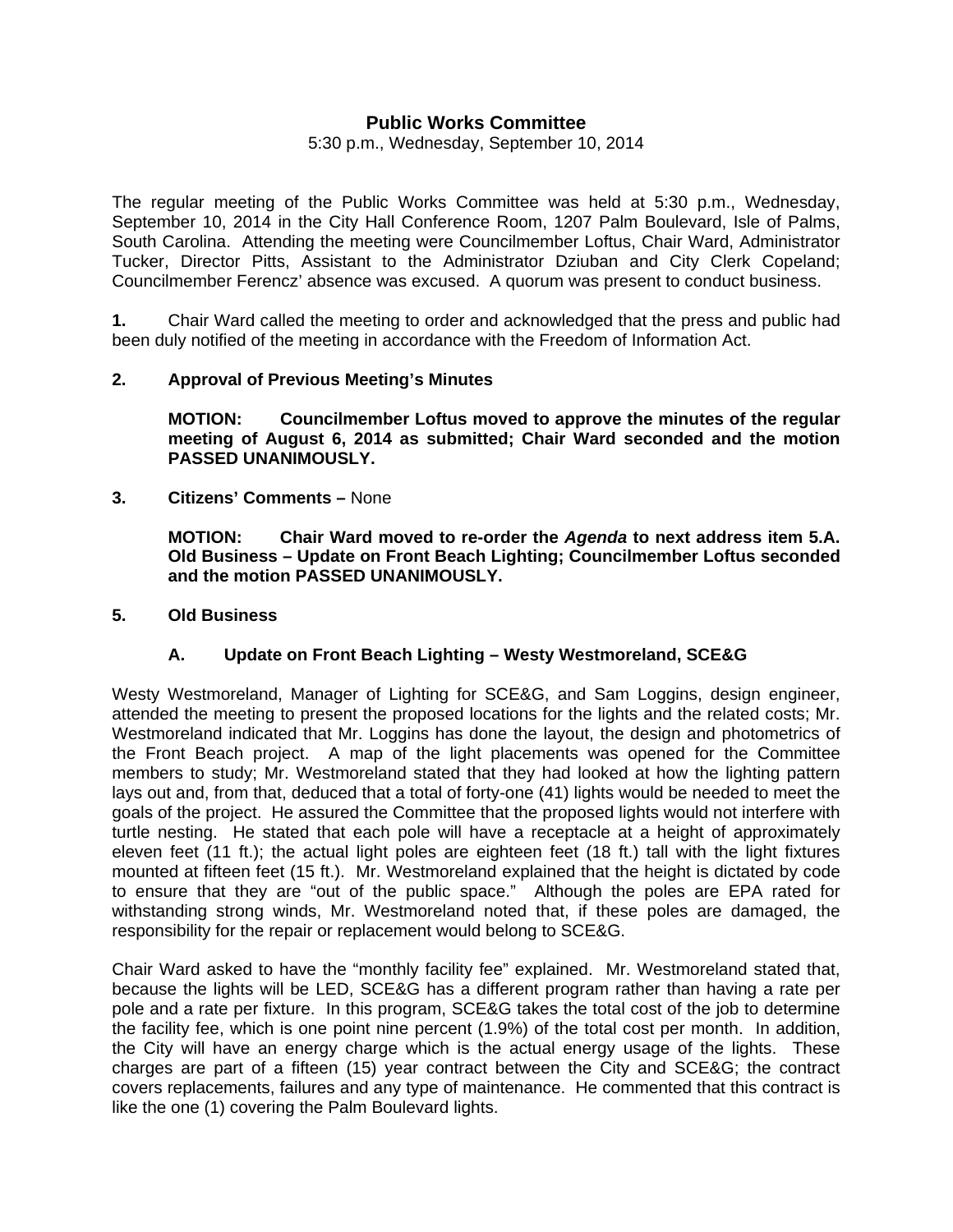Public Works Committee September 10, 2014 Page 2 of 6

Chair Ward asked when the project could be completed once Council approves it; Mr. Westmoreland indicated that SCE&G was planning to do the project over the coming winter beginning in January with completion early in February. The Chair inquired whether they could start earlier for the City's use at Christmas. Mr. Westmoreland stated that the materials have about an eight (8) week lead-time, but they could start before the materials arrive since the project requires a considerable amount of boring.

Following Councilmember Loftus' comment about the costs, Administrator Tucker stated that the Committee had been presented two (2) options for fixtures despite the fact that the Committee selected the Prague fixture in an earlier meeting; the Shepherd fixture has a lower monthly cost.

Mr. Westmoreland stated that there is little difference in appearance between the two (2) fixtures, but the monthly facility fee for the Shepherd fixture is approximately three hundred dollars (\$300) less than the Prague fixture. He added that SCE&G installs more Shepherd fixtures than Prague, so, if one (1) had to be replaced, it is likely that a new fixture would be readily available.

The Administrator noted that the City was in good shape for the up-front costs of fifty-three thousand twenty-five dollars (\$53,025) according to the FY15 budget that includes one hundred twenty-five thousand dollars (\$125,000) for undergrounding lines and decorative lighting. Depending on when the project is completed and goes on-line, an additional four thousand dollars (\$4,000) was added to the Municipal Accommodations budget for electricity expense. The electric usage will be covered through the Municipal Accommodations Fee Front Beach electricity and gas line item, and the up-front costs are also being paid from Municipal Accommodations Fee.

Administrator Tucker asked Mr. Westmoreland to tell the Committee what SCE&G is adding at no expense to the City. He reported that they will be adding six (6) outlet (pedestal) locations for the holiday displays.

## **MOTION: Chair Ward moved to approve the SCE&G proposal for the Shepherd light fixtures and changing to 200 amps per outlet; Councilmember Loftus seconded.**

Councilmember Loftus understood that the City will be adding to the holiday light displays in the coming years and suggested that the City get as many pedestals as considered necessary. Installing them when the other work was taking place would be much less expensive than adding them later.

Councilmember Loftus asked whether there was hardware available for the poles to add other decorative features in the future, and Mr. Westmoreland said that banner poles could be added to the light poles. Two (2) banner poles would be added to each light pole at a cost of two hundred dollars (\$200) each and add two (2) to each light pole for a total of four hundred dollars (\$400), half of which can be paid for through the Non-standard Service Clause. The Councilmember stated that he wanted some kind of hardware that would support a metal wire for swag decorative lights. Mr. Loggins said the banners hold fifty pounds (50 lbs.).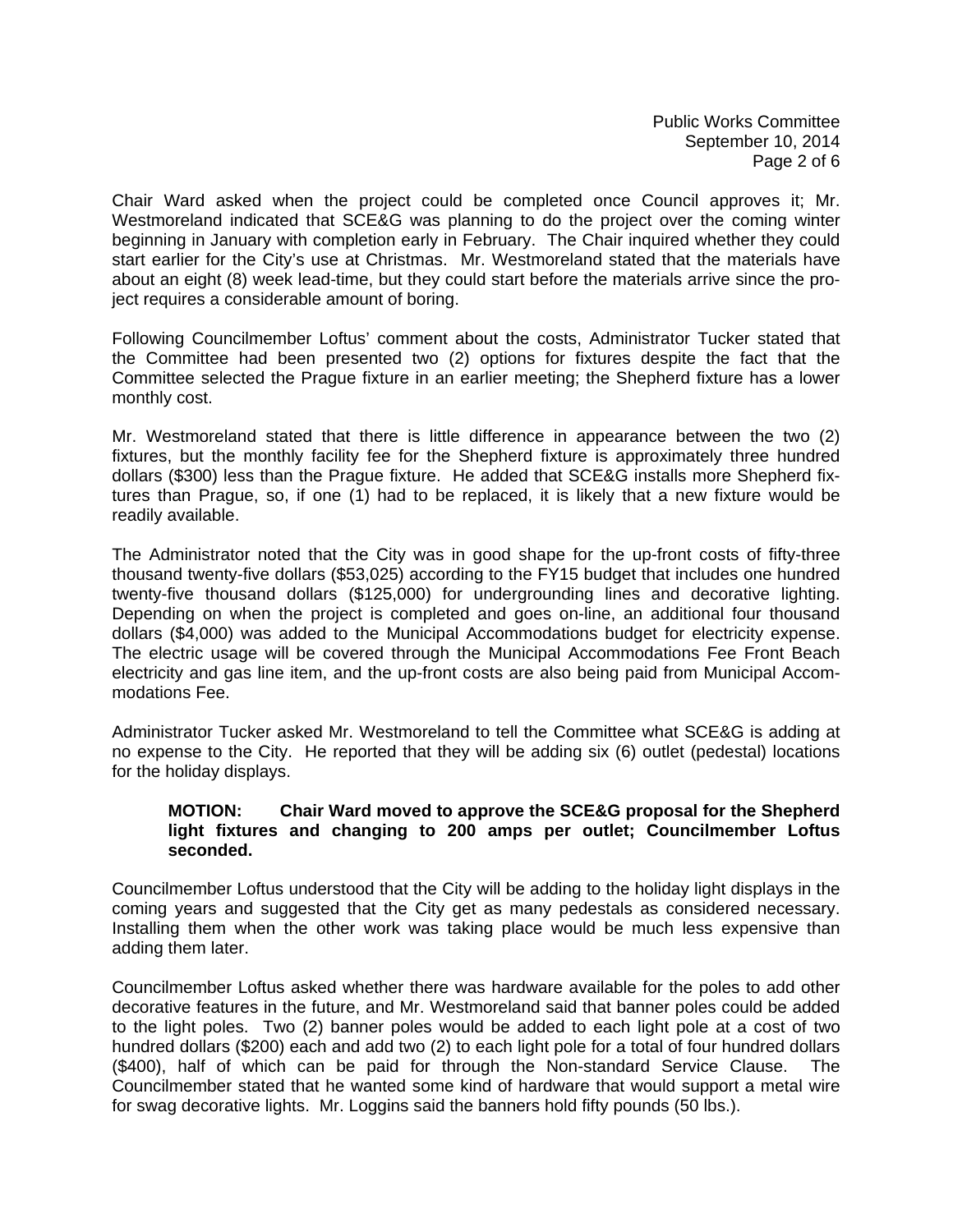Public Works Committee September 10, 2014 Page 3 of 6

Chair Ward inquired about the locations for the pedestals, and the Administrator responded that they were to be where the light displays were placed last year. The Chair asked whether the pedestals would be located close to the area where bands set up for outdoor festivals; Administrator Tucker commented that the locations had been marked on a map that Mr. Loggins and Mr. Westmoreland took with them. The Committee was told that the pedestals would be installed and available for use for Christmas.

Director Pitts stated that there are ten (10) 110 amp outlets where the bands have set up in the past; in addition, there is an outlet at every palm tree on the center island.

Mr. Westmoreland noted that every pedestal will have a meter, and each would be a separate metered account.

## **AMENDMENT: Councilmember Loftus moved to amend the motion to double the number of pedestals; Chair Ward seconded and the amendment PASSED UNANIMOUSLY.**

## **VOTE on AMENDED MOTION: The amended motion PASSED UNANIMOUSLY.**

The Administrator explained that the new lights will have remote monitoring by SCE&G's master control, allowing them to dim the lights, shut them off for an approaching storm or other occasion. With the remote monitoring, the lights will signal the control if there is a problem**.** 

Chair Ward thanked Mr. Westmoreland and Mr. Loggins for working with the City on this project and for expediting the process; Mr. Westmoreland expressed his opinion that the lights will make "a tremendous difference after dark."

#### **4. Department Reports for August 2014 –** Director Pitts

With the end of the beach season, personnel are cleaning the beach on Mondays and Fridays, as well as mowing some beach paths. Water had to be pumped after heavy rains on August  $4<sup>th</sup>$ and  $5^{th}$  on  $46^{th}$ ,  $49^{th}$ ,  $51^{st}$ , and  $52^{nd}$  Avenues.

Director Pitts reported that he had had major problems with the compactor; in his opinion, it is "on its last leg." Despite multiple problems, the compactor is working now.

Administrator Tucker advised the Committee that the compactor was included in the FY15 budget for replacement. The Director noted that a compactor is not on state contract; therefore, it will go out for bid.

Councilmember Loftus asked whether the bush-hog would be used again to clear beach accesses; the Director assured him that the beach paths will be cleared by the end of Friday.

Director Pitts stated that SCDOT is scheduled to be on the island to mow the 41st Avenue ditch tomorrow and deploy heavy equipment the water-side/the bike path side of Palm Boulevard between  $4<sup>th</sup>$  and  $8<sup>th</sup>$  Avenues.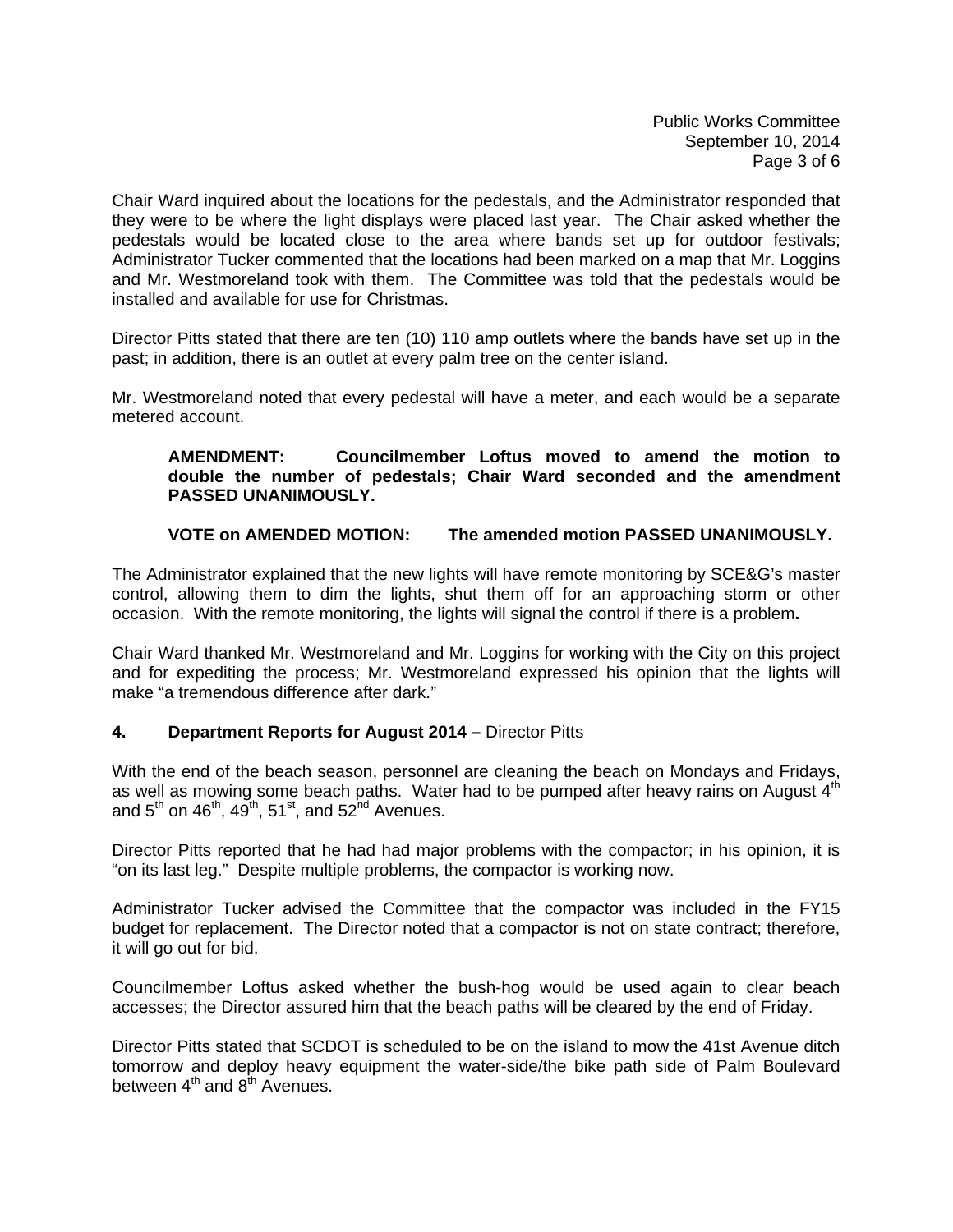Public Works Committee September 10, 2014 Page 4 of 6

Chair Ward suggested that, when the compactor is replaced, the fence around it should also be replaced because it is in poor condition; he thought that a concrete block fence. The Chair noted that there is a restaurant below the compactor presently, and the smell is terrible. He also asked that the City also consider enclosing the top.

Administrator Tucker asked the Director if he thought a new compactor would have better odor control. Director Pitts noted that the compactor is seventeen (17) years old and, with no boxing in areas at the bottom, leaching is occurring. When Carolina Waste takes it to the Bees Ferry Landfill and before personnel begin the Ocean Boulevard route, they clean the area under and around the compactor.

Being only two (2) months into the fiscal year, vehicle maintenance will be well under budget; he stated that he continues to have issues with the Caterpillar, but it must fail before it can be fixed.

# **Trash Collection Tracking Reports**

Garbage was up for the month of August in comparison with previous years' collections, and yard debris was down. He explained that one (1) reason debris was down due in part to issues with the flatbed and the Caterpillar.

## **5. Old Business**

**A.** Update on Front Beach Lighting – earlier in the meeting

# **B. Update on Seahorse Court and Intergovernmental Agreement**

Having not received an intergovernmental agreement from Charleston County, there is no progress to report on this matter.

## **C. Update on Eliminating Twice a Week Garbage Collection for the Summer of 2015**

Director Pitts directed attention to the final two (2) pages of his reports; the first page is a comparison based on the next page's information that reports on the tonnage picked up by each truck for the dates noted. The Director stated that, from this page, he can determine where the greatest amount of garbage is being picked up by the route the truck follows. Through the summer, the Director said that he did not send any truck to the landfill on Thursday; he pointed out that Friday collections went from sixty plus tons (60+ T) before school started to nearly twenty-seven tons (27 T) after school started. Based on the numbers, he concluded that there was a fair amount of empty space in the trucks after the Thursday collections; therefore, he thought that the Public Works Department could follow the school calendar which would afford personnel two (2) more weeks to clean the island of debris. Director Pitts commented that he would not want to have once-a-week collections in the summer when the Department has five (5) trucks four (4) days a week. If the City was to decide to have once-a-week garbage pickup in the summer, the Director thought the City would need a sixth  $(6<sup>th</sup>)$  truck and run shorter routes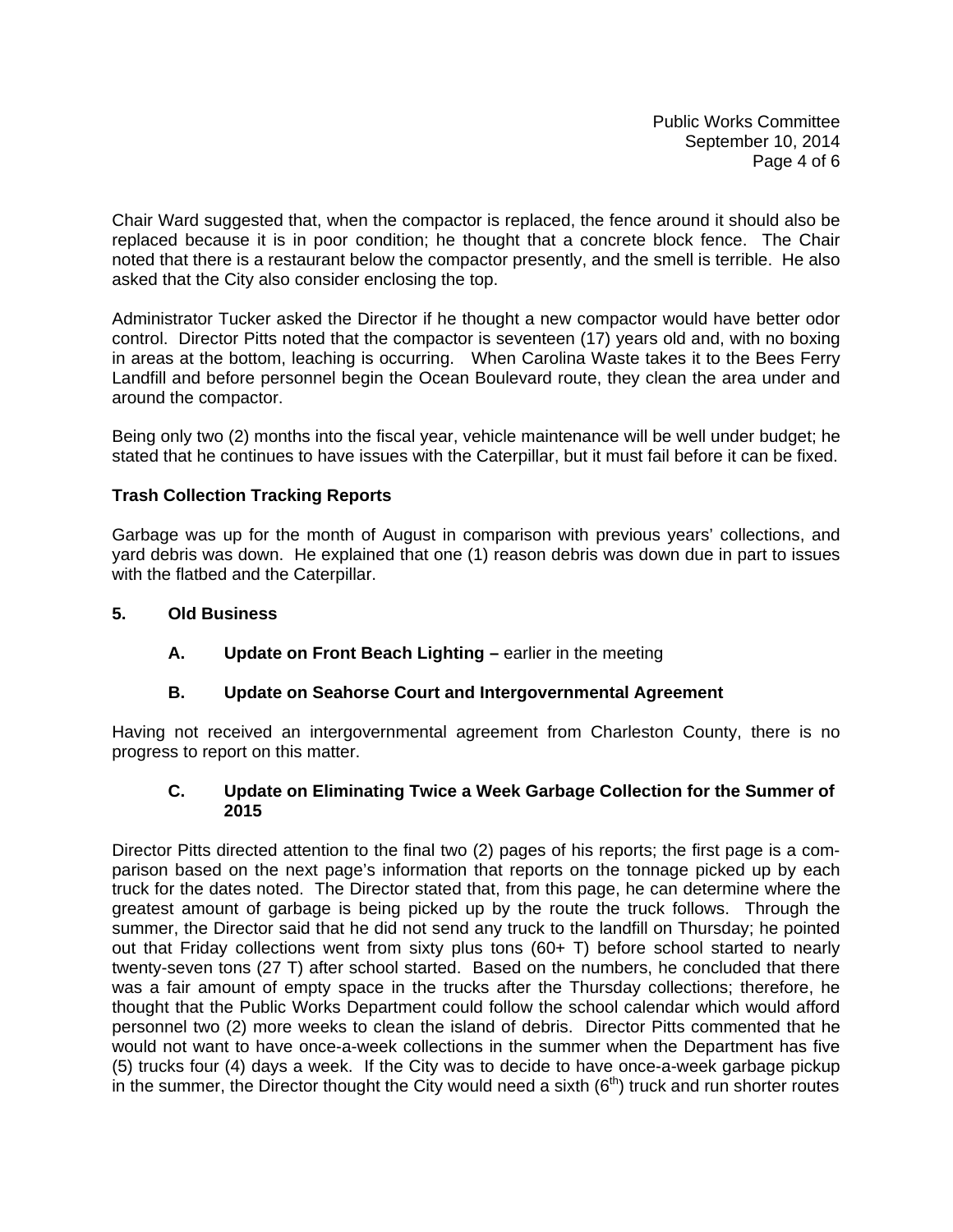to get around the island which could be done without incorporating additional labor, but debris removal operations would be shut down.

Councilmember Loftus asked the Director if he had ever considered that would focus on areas with many rental properties toward the end of the week and have this route be the second pickup of the week. The Councilmember considered the concentration of rental properties to be on Ocean and Palm Boulevards, the avenues, and part of Wild Dunes, producing a modified second pickup in the summer. In his opinion, doing this would be more efficient.

Director Pitts responded that such a modified schedule would be difficult to service some and not service others, noting that there are rental houses in Forest Trail and on Waterway Boulevard; he preferred to be fair to everybody on the island.

Councilmember Loftus countered that "all rental houses are not equal" based on the peoplecapacity of the house.

According to Director Pitts, there are properties on the island that are still very busy in the two (2) weeks leading up to the start of school, and they will have to purchase additional cans. In his opinion, the issue becomes Grand Pavilion which is "still hammered" and has no place for additional cans; he reported that Sea Grove has sixteen (16) cans in a corral; and he noted that Pelican Bay has a place for four (4) bins and no room for additional cans.

Administrator Tucker believed Director Pitts to be advocating for ending twice-a-week garbage collections the same week that the Charleston County Schools start in August and beginning twice-a-week collections with Memorial Day.

Director Pitts reported that garbage collections begin to pickup with the Southeastern Wildlife Show in February and increase weekly to the peak at the end of June.

Councilmember Loftus suggested that the City implement the Director's plan, continue to evaluate and make changes as needed.

Administrator Tucker commented that she would check the City Code to ensure that the dates for twice-a-week garbage collections are not defined there.

# **D. Report on Phase II Drainage Project**

Administrator Tucker reported that staff is anxious to get started on the drainage project from  $46<sup>th</sup>$  to  $52<sup>nd</sup>$  Avenues and reminded the Committee that the engineer's plan for the project is to begin at the outfall. This is an existing outfall that will be improved with the funds included in the FY15 budget; since water will continue to run through it, there will be no problems with improving it first and letting is sit. Staff is trying to decide whether to proceed with that component of the project solely with City funds or to utilize a portion of the grant funds from Charleston County.